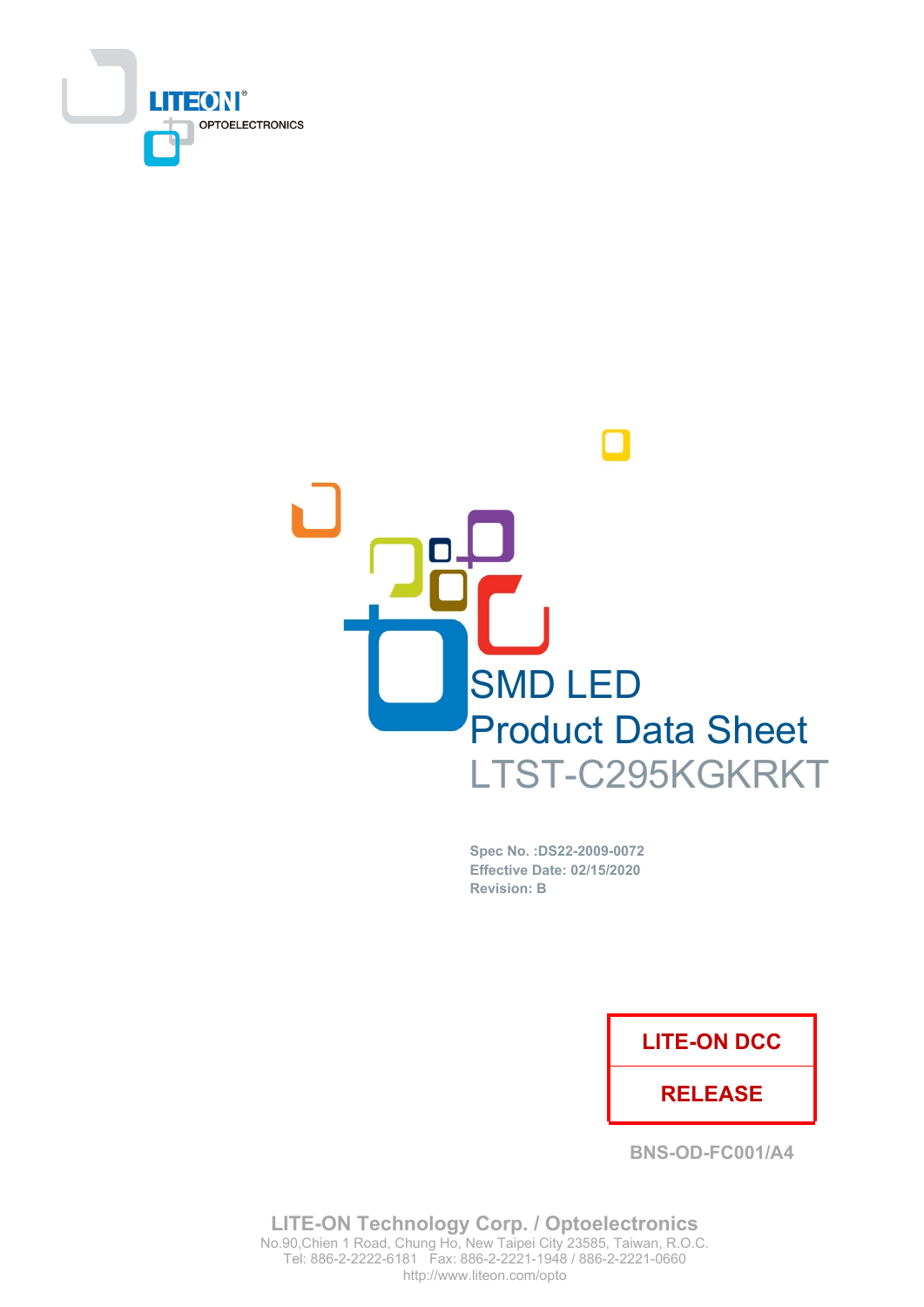#### Property of Lite-On Only

#### **Features**

LITEON®

- \* Meet ROHS, Green Product.
- \* Extra Thin (0.55H mm)Dual color chip LED.
- \* Ultra bright AlInGaP Chip LED.
- \* Package in 8mm tape on 7" diameter reels.
- \* EIA STD package.
- \* I.C. compatible.
- \* Compatible with automatic placement equipment.
- \* Compatible with infrared reflow solder process.

#### **Package Dimensions**



#### **Devices**

| Part No.        | Lens        | Source Color  | Pin Assignment |
|-----------------|-------------|---------------|----------------|
| LTST-C295KGKRKT | Water Clear | AllnGaP Green | 1,3            |
|                 |             | AllnGaP Red   | 2,4            |

#### Notes:

- 1. All dimensions are in millimeters (inches).
- 2. Tolerance is  $\pm$  0.10 mm (.004") unless otherwise noted.

| Part No.: LTST-C295KGKRKT | Page: 1 |  | of |  |  |
|---------------------------|---------|--|----|--|--|
|---------------------------|---------|--|----|--|--|

#### BNS-OD-C131/A4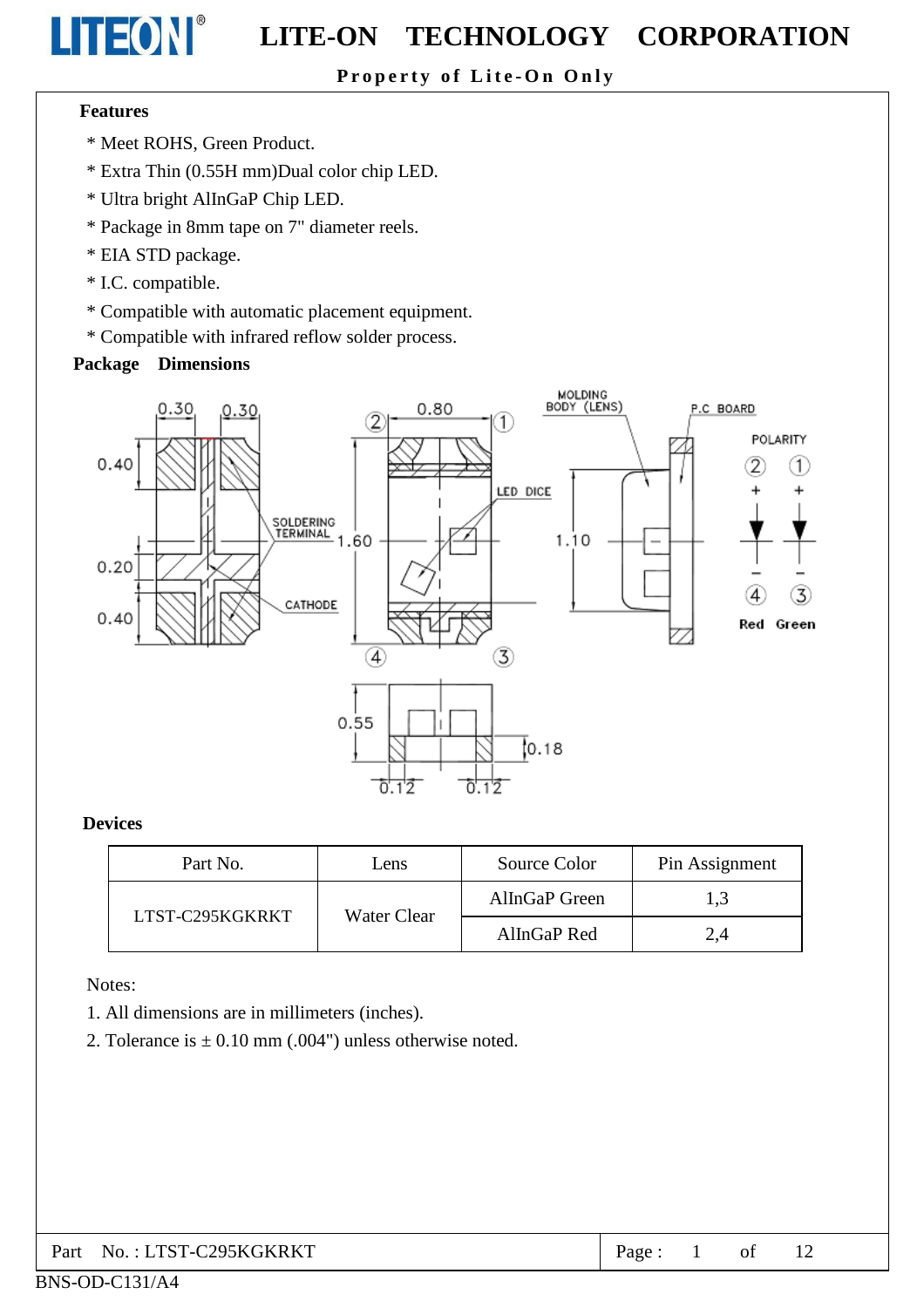

# **LITEON**<sup>®</sup> LITE-ON TECHNOLOGY CORPORATION

### Property of Lite-On Only

## Absolute Maximum Ratings At Ta=25°C

|                                                                          | LTST-C295KGKRKT                  |                      |      |
|--------------------------------------------------------------------------|----------------------------------|----------------------|------|
| Parameter                                                                | Green                            | Red                  | Unit |
| <b>Power Dissipation</b>                                                 | 75                               | 75                   | mW   |
| <b>Peak Forward Current</b><br>$(1/10$ Duty Cycle, $0.1$ ms Pulse Width) | 80                               | 80                   | mA   |
| <b>DC</b> Forward Current                                                | 30                               | 30                   | mA   |
| <b>Reverse Voltage</b>                                                   | 5                                | 5                    | V    |
| <b>Operating Temperature Range</b>                                       | $-30$ °C to + 85°C               |                      |      |
| <b>Storage Temperature Range</b>                                         | $-40\degree C$ to $+85\degree C$ |                      |      |
| <b>Infrared Soldering Condition</b>                                      |                                  | 260°C For 10 Seconds |      |

|  | Part No.: LTST-C295KGKRKT | $Page: 2$ of |  |  |  |  |
|--|---------------------------|--------------|--|--|--|--|
|--|---------------------------|--------------|--|--|--|--|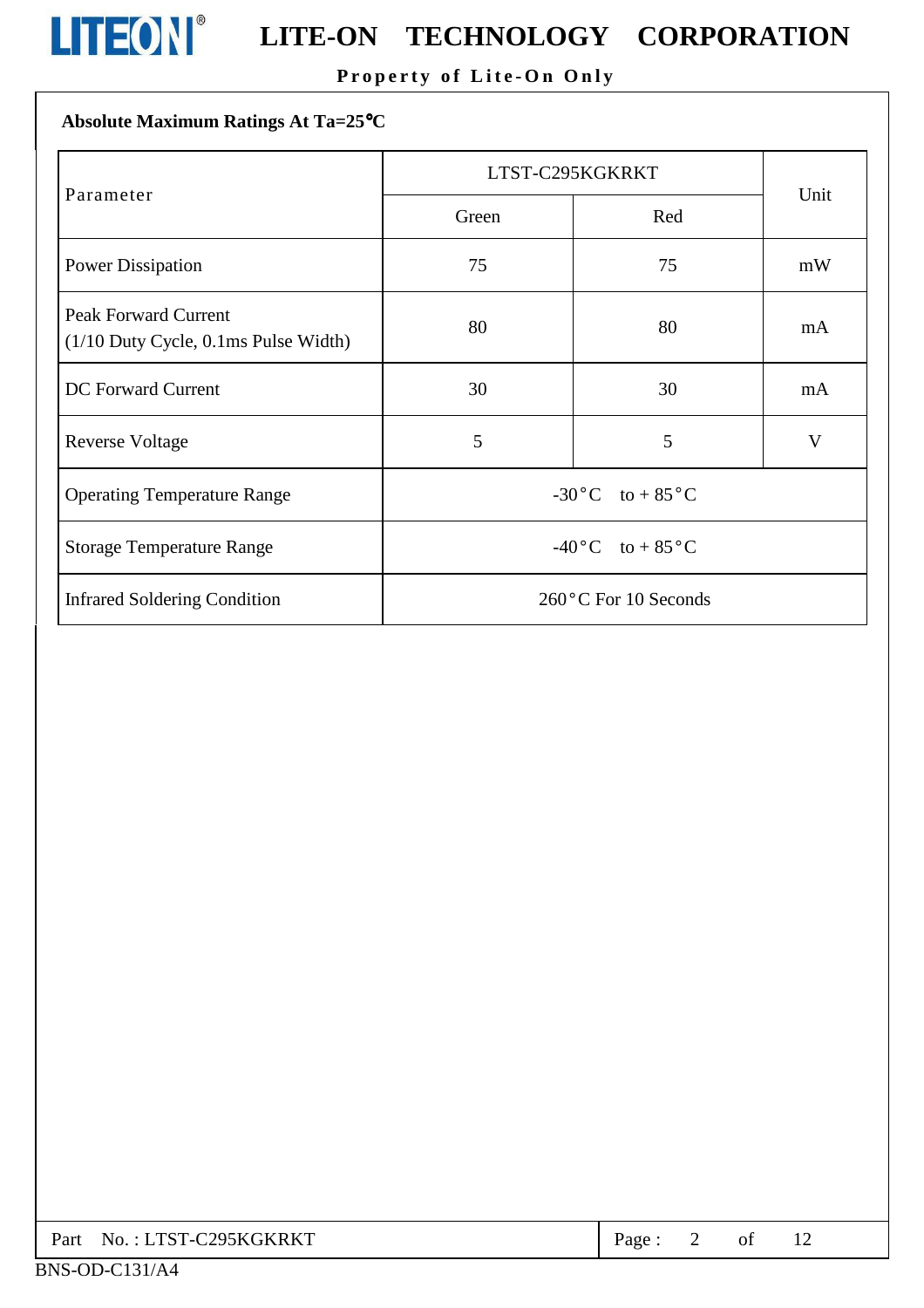

Property of Lite-On Only

#### **Suggestion Profile:**

Suggestion IR Reflow Profile For Pb Free Process



**TIME** 

| C295KGKRKT<br>Part<br>· I TST-0<br>No. | age |  | 0I | . . |  |
|----------------------------------------|-----|--|----|-----|--|
|----------------------------------------|-----|--|----|-----|--|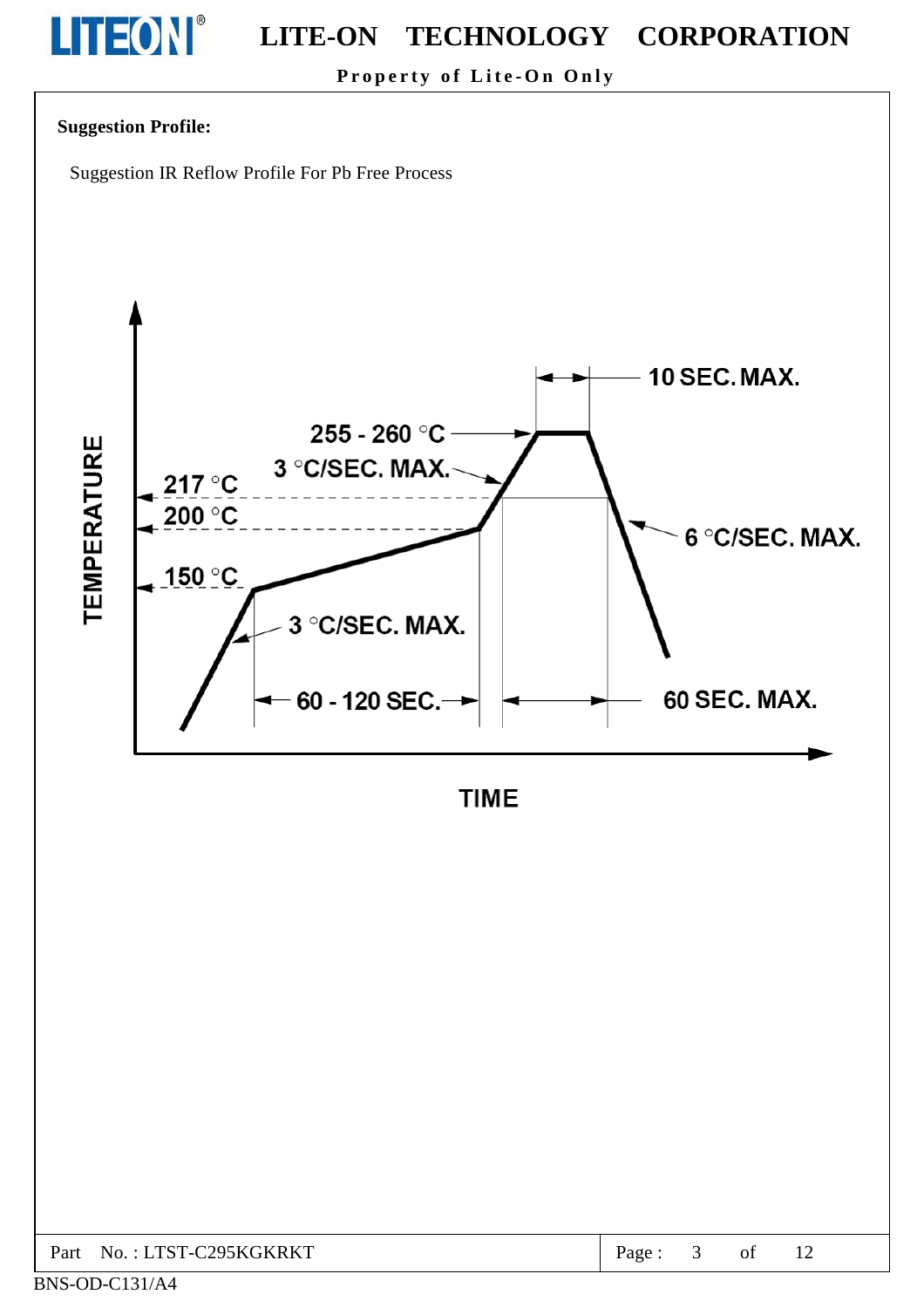

# **LITEON**<sup>®</sup> LITE-ON TECHNOLOGY CORPORATION

Property of Lite-On Only

#### Electrical / Optical Characteristics At Ta=25°C

| Parameter                | Symbol           |      |                | LTST-C295KGKRKT          | Unit    | <b>Test Condition</b>        |
|--------------------------|------------------|------|----------------|--------------------------|---------|------------------------------|
|                          |                  |      | Green          | Red                      |         |                              |
|                          |                  | MIN. | 18.0           | 18.0                     |         |                              |
| Luminous Intensity       | ${\rm IV}$       | TYP. | 35.0           | 45.0                     | mcd     | IF $=20mA$<br>Note 1         |
|                          |                  | MAX. | $\overline{a}$ | $\overline{\phantom{0}}$ |         |                              |
| Viewing Angle            | 201/2            | TYP. | 130            | 130                      | $\deg$  | Note $2$ (Fig.6)             |
| Peak Emission Wavelength | $\lambda$ P      | TYP. | 574            | 639                      | nm      | Measurement<br>@Peak (Fig.1) |
| Dominant Wavelength      | $\lambda$ d      | TYP. | 571            | 631                      | nm      | $IF = 20mA$<br>Note 3        |
| Spectral Line Half-Width | $\Delta \lambda$ | TYP. | 15             | 20                       | nm      |                              |
| Forward Voltage          | <b>VF</b>        | TYP. | 2.0            | 2.0                      | V       | $IF = 20mA$                  |
|                          |                  | MAX. | 2.4            | 2.4                      |         | $VR = 5V$                    |
| <b>Reverse Current</b>   | $_{\text{IR}}$   | MAX. | 10             | 10                       | $\mu A$ | $VR = 5V$                    |

Notes: 1. Luminous intensity is measured with a light sensor and filter combination that approximates the CIE eye-response curve.

- 2.  $\theta$  1/2 is the off-axis angle at which the luminous intensity is half the axial luminous intensity.
- 3. The dominant wavelength,  $\lambda$  d is derived from the CIE chromaticity diagram and represents the single wavelength which defines the color of the device.
- 4. Caution in ESD:

Static Electricity and surge damages the LED. It is recommend to use a wrist band or anti-electrostatic glove when handling the LED. All devices, equipment and machinery must be properly grounded.

| No.: LTST-C295KGKRKT<br>Part . | Page: |  |  |  |
|--------------------------------|-------|--|--|--|
|--------------------------------|-------|--|--|--|

#### BNS-OD-C131/A4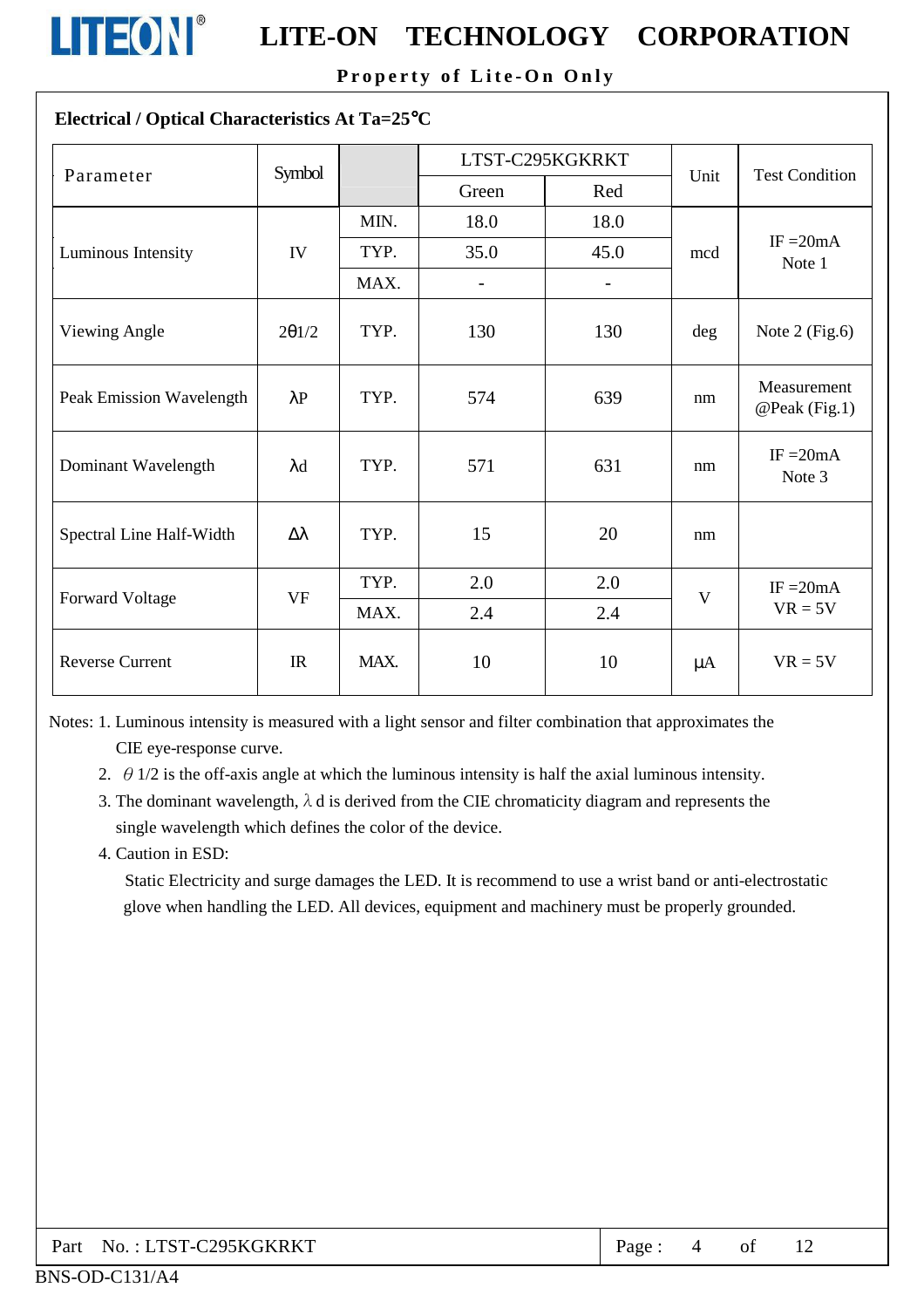

# **LITEON**<sup>®</sup> LITE-ON TECHNOLOGY CORPORATION

### Property of Lite-On Only

## **Bin Code List**

| Luminous Intensity | Color: Green, Unit: med @20mA |       |  |  |
|--------------------|-------------------------------|-------|--|--|
| <b>Bin Code</b>    | Min.                          | Max.  |  |  |
| M                  | 18.0                          | 28.0  |  |  |
| N                  | 28.0                          | 45.0  |  |  |
| P                  | 45.0                          | 71.0  |  |  |
|                    | 71.0                          | 112.0 |  |  |

Tolerance on each Intensity bin is  $+/-15\%$ 

| Luminous Intensity | Color: Red, Unit: mcd @20mA |       |  |
|--------------------|-----------------------------|-------|--|
| <b>Bin Code</b>    | Min.                        | Max.  |  |
| M                  | 18.0                        | 28.0  |  |
| N                  | 28.0                        | 45.0  |  |
| P                  | 45.0                        | 71.0  |  |
|                    | 71.0                        | 112.0 |  |

Tolerance on each Intensity bin is  $+/-15\%$ 

| Dominant Wavelength |       | Color: Green, Unit: nm @20mA |
|---------------------|-------|------------------------------|
| <b>Bin Code</b>     | Min.  | Max.                         |
|                     | 567.5 | 570.5                        |
|                     | 570.5 | 573.5                        |
| E                   | 573.5 | 576.5                        |

Tolerance for each Dominate Wavelength bin is +/- 1nm

| Part No.: LTST-C295KGKRKT | Page. |  | of |  |  |
|---------------------------|-------|--|----|--|--|
|---------------------------|-------|--|----|--|--|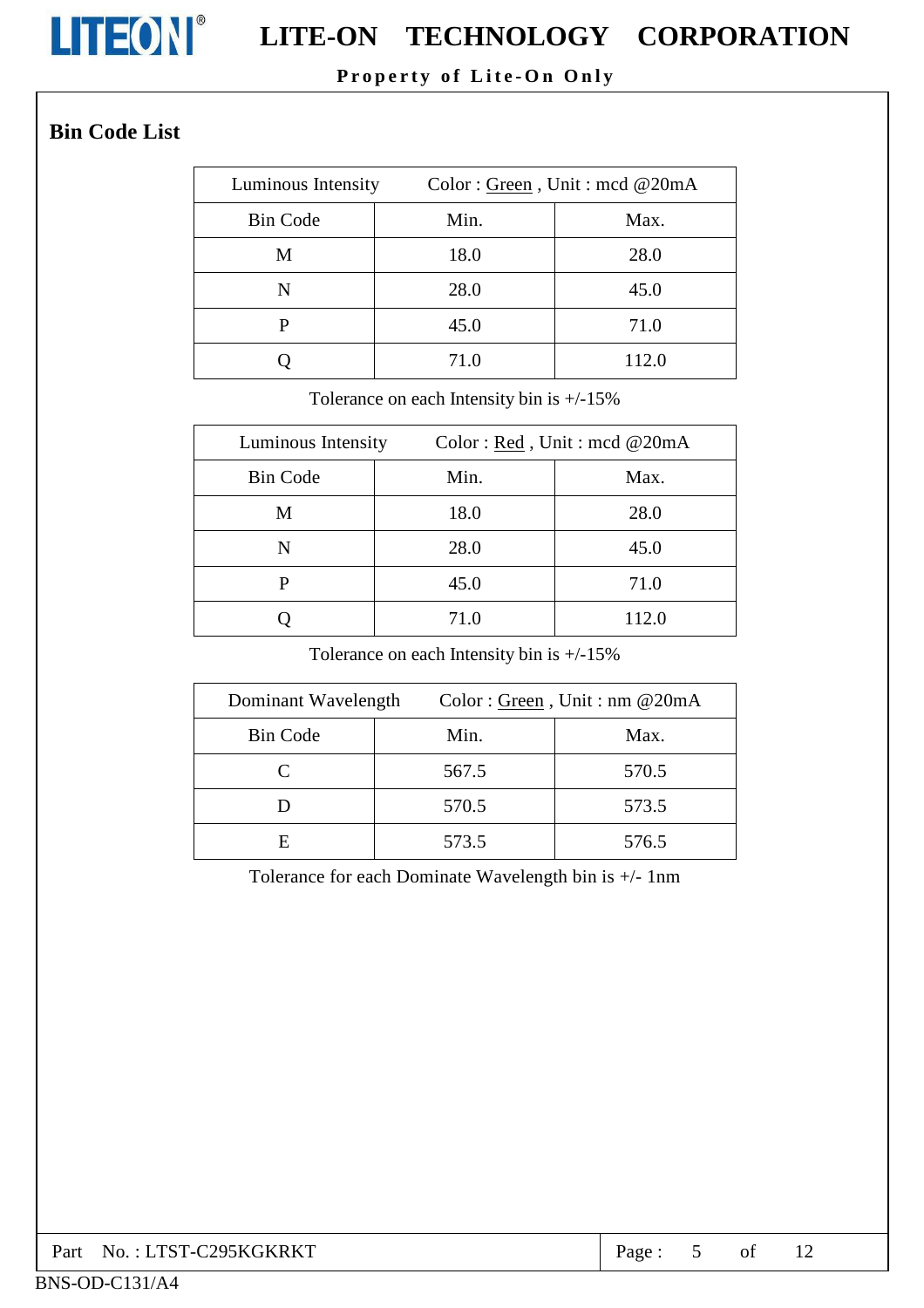

Property of Lite-On Only



BNS-OD-C131/A4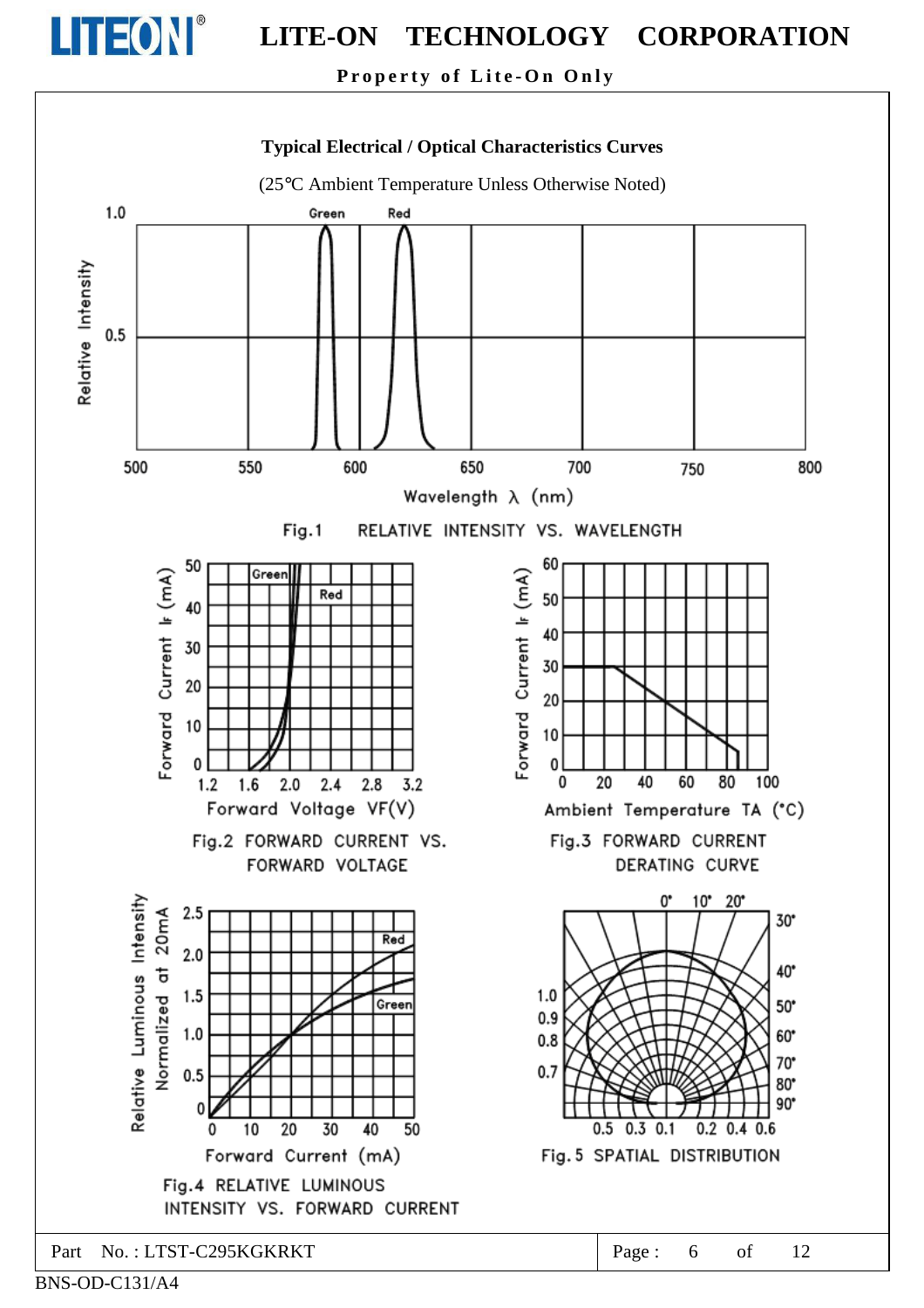

### Property of Lite-On Only

#### **Cleaning**

Do not use unspecified chemical liquid to clean LED they could harm the package.

If clean is necessary, immerse the LED in ethyl alcohol or in isopropyl alcohol at normal temperature for less one minute.

#### **Suggest Soldering Pad Dimensions**



#### **Package Dimensions Of Tape And Reel**

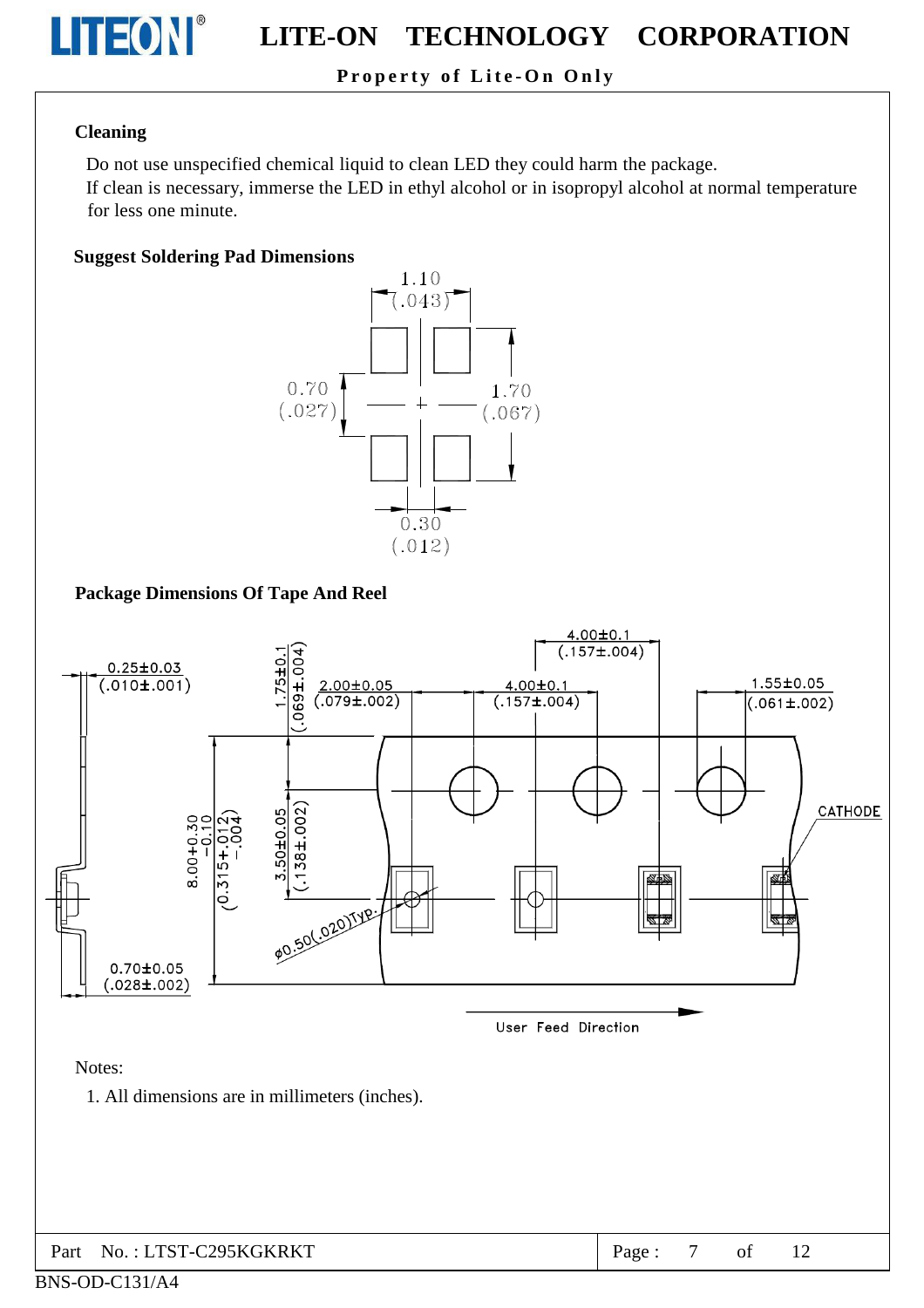

Property of Lite-On Only



#### Notes:

- 1. Empty component pockets sealed with top cover tape.
- 2.7 inch reel-4000 pieces per reel.
- 3. Minimum packing quantity is 500 pcs for remainders.
- 4. The maximum number of consecutive missing lamps is two.
- 5. In accordance with ANSI/EIA 481 specifications.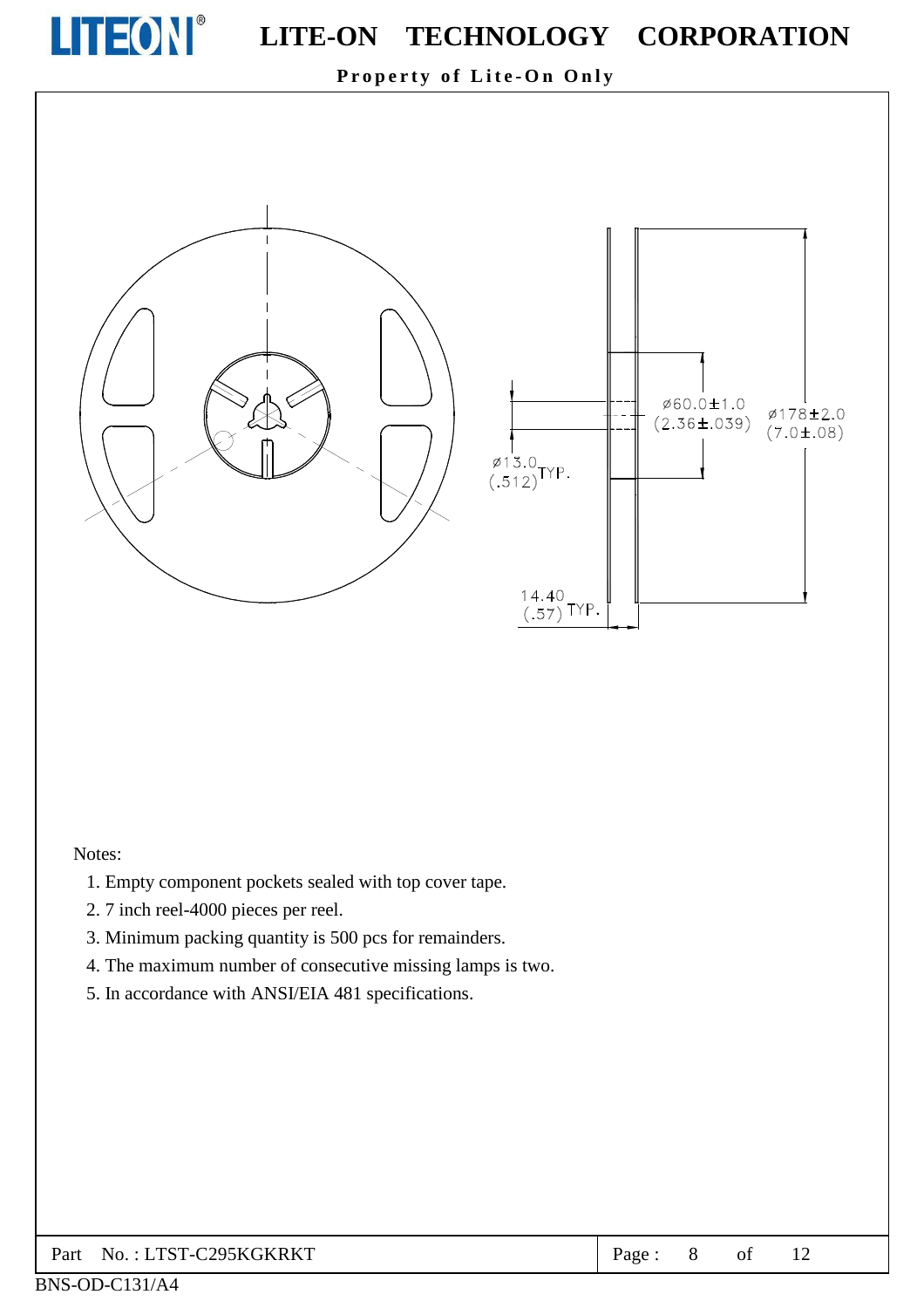

Property of Lite-On Only

## **CAUTIONS**

#### 1. Application

The LEDs described here are intended to be used for ordinary electronic equipment (such as office equipment, communication equipment and household applications). Consult Liteon's Sales in advance for information on applications in which exceptional reliability is required, particularly when the failure or malfunction of the LEDs may directly jeopardize life or health (such as in aviation, transportation, traffic control equipment, medical and life support systems and safety devices).

#### 2. Storage

The package is sealed:

The LEDs should be stored at 30°C or less and 90%RH or less. And the LEDs are limited to use within one year, while the LEDs is packed in moisture-proof package with the desiccants inside. The package is opened:

The storage ambient for the LEDs should not exceed 30°C temperature or 60% relative humidity.

It is recommended that LEDs out of their original packaging are IR-reflowed within one week.

For extended storage out of their original packaging, it is recommended that the LEDs be stored in a sealed container with appropriate desiccant, or in a desiccators with nitrogen ambient.

LEDs stored out of their original packaging for more than a week should be baked at about 60 deg C for at least 20 hours before solder assembly.

#### 3. Cleaning

Use alcohol-based cleaning solvents such as isopropyl alcohol to clean the LED if necessary.

#### 4. Soldering

Recommended soldering conditions:

| Reflow soldering |                                           | Soldering iron |                      |  |  |
|------------------|-------------------------------------------|----------------|----------------------|--|--|
| Pre-heat         | $150 - 200$ °C                            | Temperature    | $300^{\circ}$ C Max. |  |  |
| Pre-heat time    | 120 sec. Max.                             | Soldering time | 3 sec. Max.          |  |  |
| Peak temperature | $260^{\circ}$ C Max.                      |                | (one time only)      |  |  |
| Soldering time   | $ 10 \text{ sec. } Max.(Max. two times) $ |                |                      |  |  |

#### **Soldering notes:**

Because different board designs use different number and types of devices, solder pastes, reflow ovens, and circuit boards, no single temperature profile works for all possible combinations.

However, you can successfully mount your packages to the PCB by following the proper guidelines and PCB-specific characterization.

LITE-ON Runs both component-level verification using in-house KYRAMX98 reflow chambers and board-level assembly.

The results of this testing are verified through post-reflow reliability testing.

Profiles used at LITE-ON are based on JEDEC standards to ensure that all packages can be successfully and reliably surface mounted.

Figure on page3 shows a sample temperature profile compliant to JEDEC standards.

You can use this example as a generic target to set up your reflow process.

You should adhere to the JEDEC profile limits as well as specifications and recommendations from the solder paste manufacturer to avoid damaging the device and create a reliable solder joint.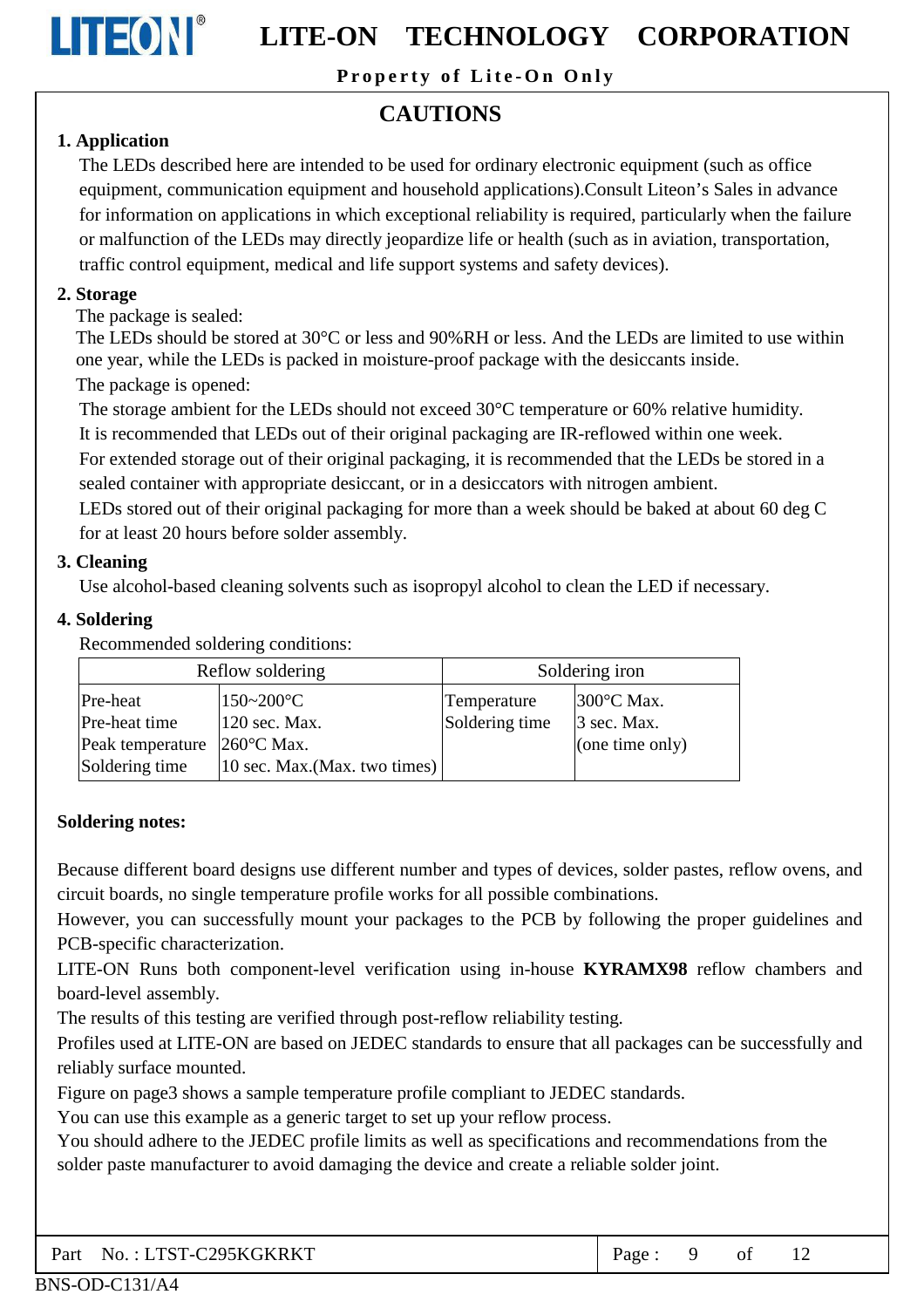### Property of Lite-On Only

#### 5. Drive Method

LITEON®

An LED is a current-operated device. In order to ensure intensity uniformity on multiple LEDs connected in parallel in an application, it is recommended that a current limiting resistor be incorporated in the drive circuit, in series with each LED as shown in Circuit A below.

#### Circuit model A

#### Circuit model R





- (A) Recommended circuit.
- (B) The brightness of each LED might appear different due to the differences in the I-V characteristics of those LEDs.

#### 6. ESD (Electrostatic Discharge)

Static Electricity or power surge will damage the LED. Suggestions to prevent ESD damage:

- $\blacksquare$  Use of a conductive wrist band or anti-electrostatic glove when handling these LEDs.
- $\blacksquare$  All devices, equipment, and machinery must be properly grounded.
- Work tables, storage racks, etc. should be properly grounded.
- $\blacksquare$  Use ion blower to neutralize the static charge which might have built up on surface of the LED's plastic lens as a result of friction between LEDs during storage and handling.

ESD-damaged LEDs will exhibit abnormal characteristics such as high reverse leakage current, low forward voltage, or "no lightup" at low currents.

To verify for ESD damage, check for "lightup" and Vf of the suspect LEDs at low currents.

The Vf of "good" LEDs should be >2.0V@0.1mA for InGaN product and >1.4V@0.1mA for AlInGaP product.

| No. : LTST-C295KGKRKT<br>Part | Page: | 10 | of |  |
|-------------------------------|-------|----|----|--|
|-------------------------------|-------|----|----|--|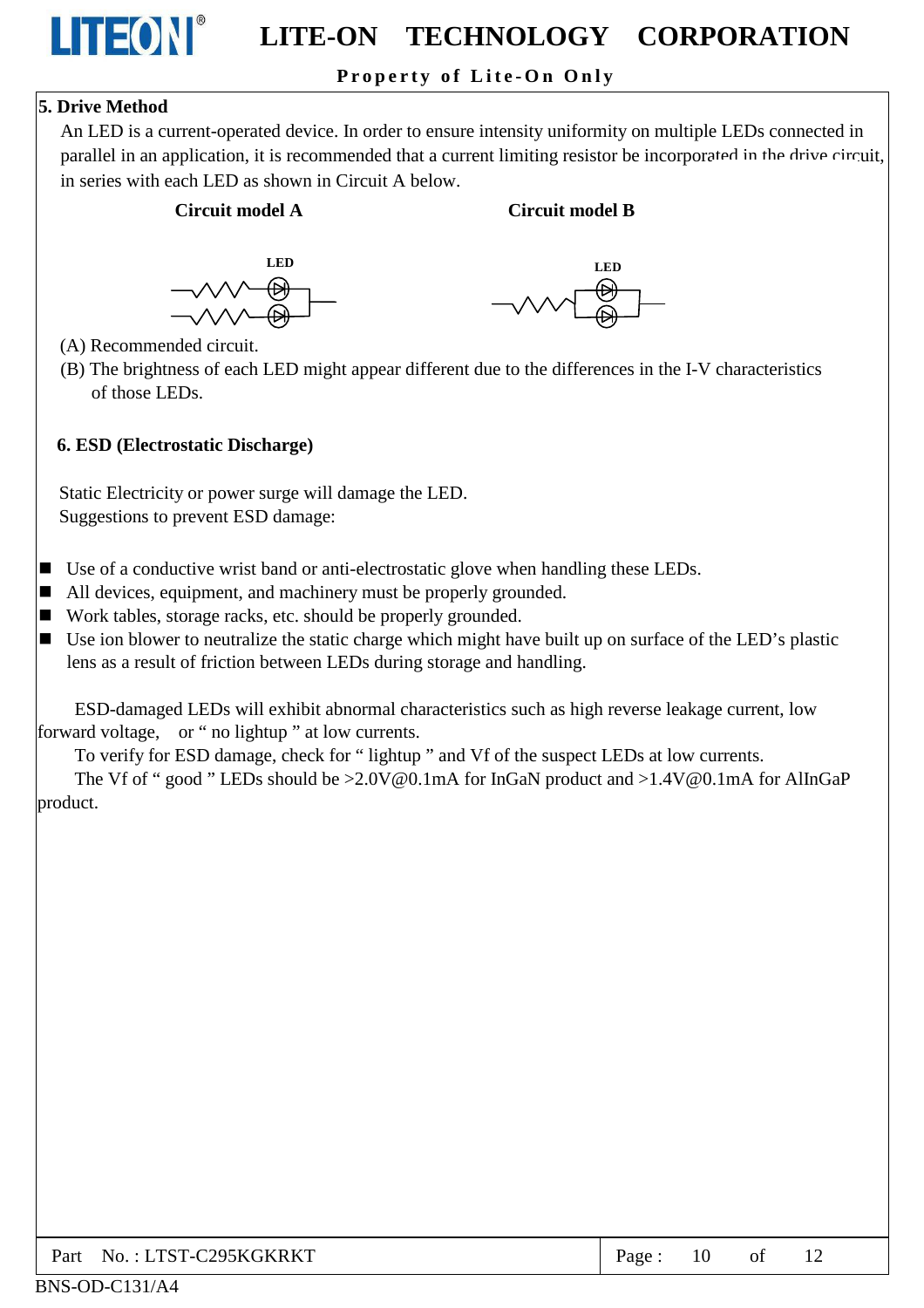

### Property of Lite-On Only

| 7. Reliability Test          |                                                            |                                                                                                                                                                                                                                                                                                                           |                                                                                                                           |
|------------------------------|------------------------------------------------------------|---------------------------------------------------------------------------------------------------------------------------------------------------------------------------------------------------------------------------------------------------------------------------------------------------------------------------|---------------------------------------------------------------------------------------------------------------------------|
| Classification               | Test Item                                                  | <b>Test Condition</b>                                                                                                                                                                                                                                                                                                     | <b>Reference Standard</b>                                                                                                 |
| Endurance<br><b>Test</b>     | <b>Operation Life</b>                                      | Ta= Under Room Temperature As Per Data Sheet<br><b>Maximum Rating</b><br>*Test Time= 1000HRS (-24HRS,+72HRS)                                                                                                                                                                                                              | MIL-STD-750D:1026 (1995)<br>MIL-STD-883D:1005 (1991)<br>JIS C 7021:B-1 (1982)                                             |
|                              | <b>High Temperature</b><br><b>High Humidity</b><br>Storage | IR-Reflow In-Board, 2 Times<br>Ta= $65\pm5^{\circ}$ C, RH= $90\sim95\%$<br>*Test Time= 240HRS±2HRS                                                                                                                                                                                                                        | MIL-STD-202F:103B(1980)<br>JIS C 7021:B-11(1982)                                                                          |
|                              | <b>High Temperature</b><br>Storage                         | Ta= $105 \pm 5^{\circ}$ C<br>*Test Time= 1000HRS (-24HRS,+72HRS)                                                                                                                                                                                                                                                          | MIL-STD-883D:1008 (1991)<br>JIS C 7021:B-10 (1982)                                                                        |
|                              | Low Temperature<br>Storage                                 | Ta= $-55\pm5^{\circ}$ C<br>*Test Time=1000HRS (-24HRS,+72H RS)                                                                                                                                                                                                                                                            | JIS C 7021:B-12 (1982)                                                                                                    |
| Environmental<br><b>Test</b> | Temperature<br>Cycling                                     | $105^{\circ}$ C ~ 25°C ~ -55°C ~ 25°C<br>30mins 5mins<br>30mins 5mins<br>10 Cycles                                                                                                                                                                                                                                        | MIL-STD-202F:107D (1980)<br>MIL-STD-750D:1051(1995)<br>MIL-STD-883D:1010 (1991)<br>JIS C 7021:A-4(1982)                   |
|                              | Thermal<br><b>Shock</b>                                    | IR-Reflow In-Board, 2 Times<br>$85 \pm 5^{\circ}$ C ~ -40 $^{\circ}$ C $\pm 5^{\circ}$ C<br>10mins<br>10mins 10 Cycles                                                                                                                                                                                                    | MIL-STD-202F:107D(1980)<br>MIL-STD-750D:1051(1995)<br>MIL-STD-883D:1011 (1991)                                            |
|                              | Solder<br>Resistance                                       | T.sol= $260 \pm 5^{\circ}$ C<br>Dwell Time= $10 \pm 1$ secs                                                                                                                                                                                                                                                               | MIL-STD-202F:210A(1980)<br>MIL-STD-750D:2031(1995)<br>JIS C 7021:A-1(1982)                                                |
|                              | IR-Reflow                                                  | Ramp-up rate(217°C to Peak) +3°C/ second max<br>Temp. maintain at $175(\pm 25)$ °C 180 seconds max<br>Temp. maintain above 217°C 60-150 seconds<br>Peak temperature range $260^{\circ}C + 0/5^{\circ}C$<br>Time within 5°C of actual Peak Temperature (tp)<br>$10-30$ seconds<br>Ramp-down rate $+6^{\circ}$ C/second max | MIL-STD-750D:2031.2(1995)<br>J-STD-020D                                                                                   |
|                              | Solderability                                              | T.sol= $235 \pm 5^{\circ}$ C<br>Immersion time $2\pm 0.5$ sec<br>Immersion rate 25±2.5 mm/sec<br>Coverage $\geq$ 95% of the dipped surface                                                                                                                                                                                | MIL-STD-202F:208D(1980)<br>MIL-STD-750D:2026(1995)<br>MIL-STD-883D:2003(1991)<br>IEC 68 Part 2-20<br>JIS C 7021:A-2(1982) |

#### 8. Others

The appearance and specifications of the product may be modified for improvement without prior notice.

| Part No.: LTST-C295KGKRKT | Page: |  |  |  |  |
|---------------------------|-------|--|--|--|--|
|---------------------------|-------|--|--|--|--|